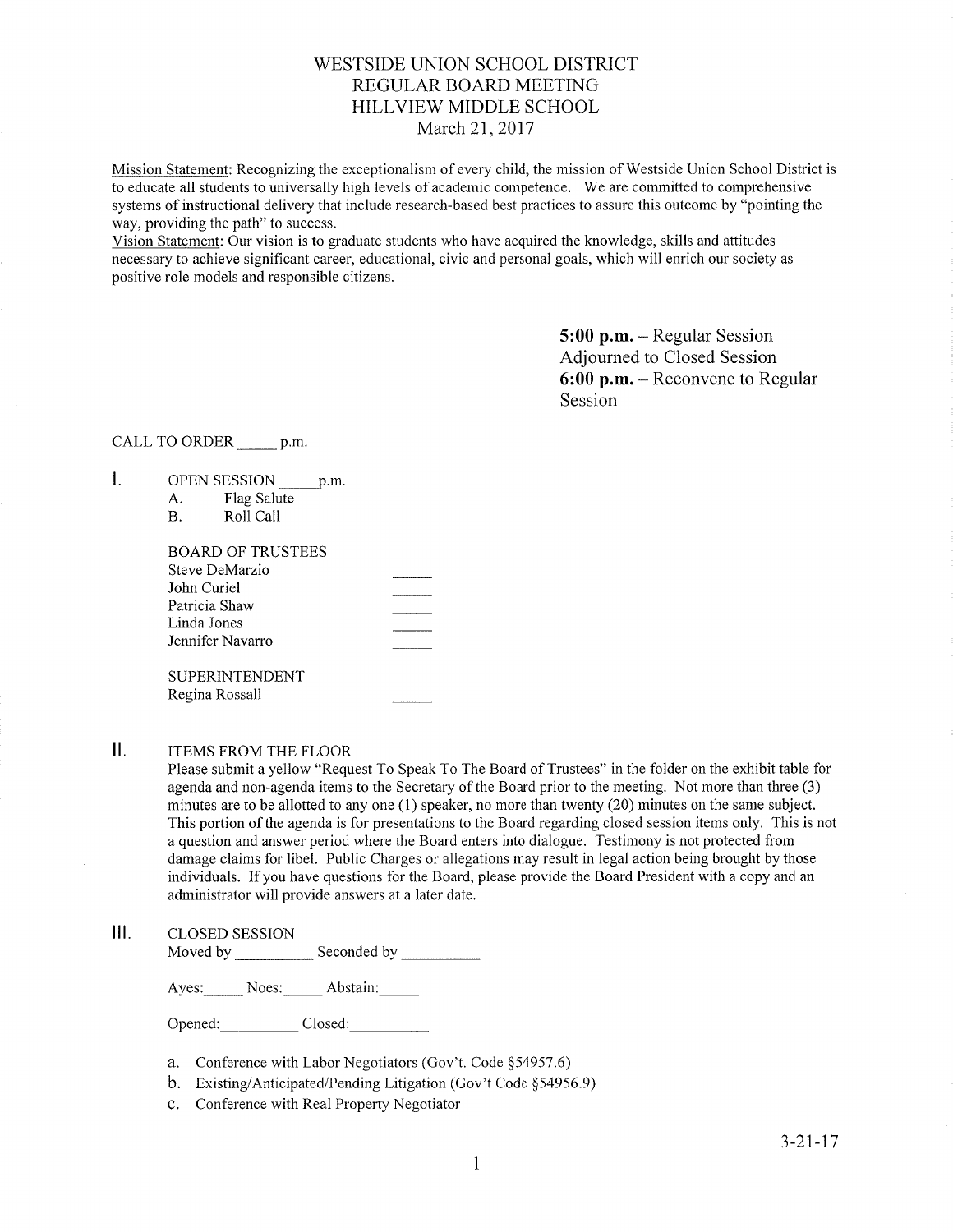- d. Public Employee Discipline/Dismissal/Release/Appointment (Gov't Code \$54957)
- e. Pupil Personnel (Ed Code 35146 and 48918)
- tv. RECONVENE TO OPEN SESSION AT p.m.
- V. REPORT OF CLOSED SESSION ACTION
- $VI.$ PRESENTATIONS None

#### vil HEARING SESSION/STAFF REPORTS

- A. Board Comments
- **B.** Staff Reports
	- 1. Assistant Superintendent Administrative Services
	- 2. Assistant Superintendent Educational Services
	- California Department of Education Dashboard
	- 3. Deputy Superintendent 4. Superintendent
	-

### PERSONAL APPEARANCES VIII.

- 
- A. Westside Union Teachers Association Representatives B. California School Employees Association Representatives C. Parent Teacher Association Representatives
- 
- D. West Antelope Valley Educational Foundation Representatives

### ITEMS FROM THE FLOOR tx.

Please submit a yellow "Request To Speak To The Board of Trustees" in the folder on the exhibit table for agenda and non-agenda items to the Secretary of the Board prior to the meeting. Not more than three (3) minutes are to be allotted to any one (1) speaker, no more than twenfy (20) minutes on the same subject. This is not a question and answer period where the Board enters into dialogue. Testimony is not protected from damage claims for libel. Public Charges or allegations may result in legal action being brought by those individuals. If you have questions for the Board, please provide the Board President with a copy and an administrator will provide answers at a later date.

### PUBLIC HEARING None X

#### XI BUSINESS SESSION

A. Organizational/Governance

1. Agenda Iteml

Moved by Seconded by Seconded by

To approve the Agenda of the Regular Meeting of March 21,2017

Ayes: Noes: Abstain:

Goal #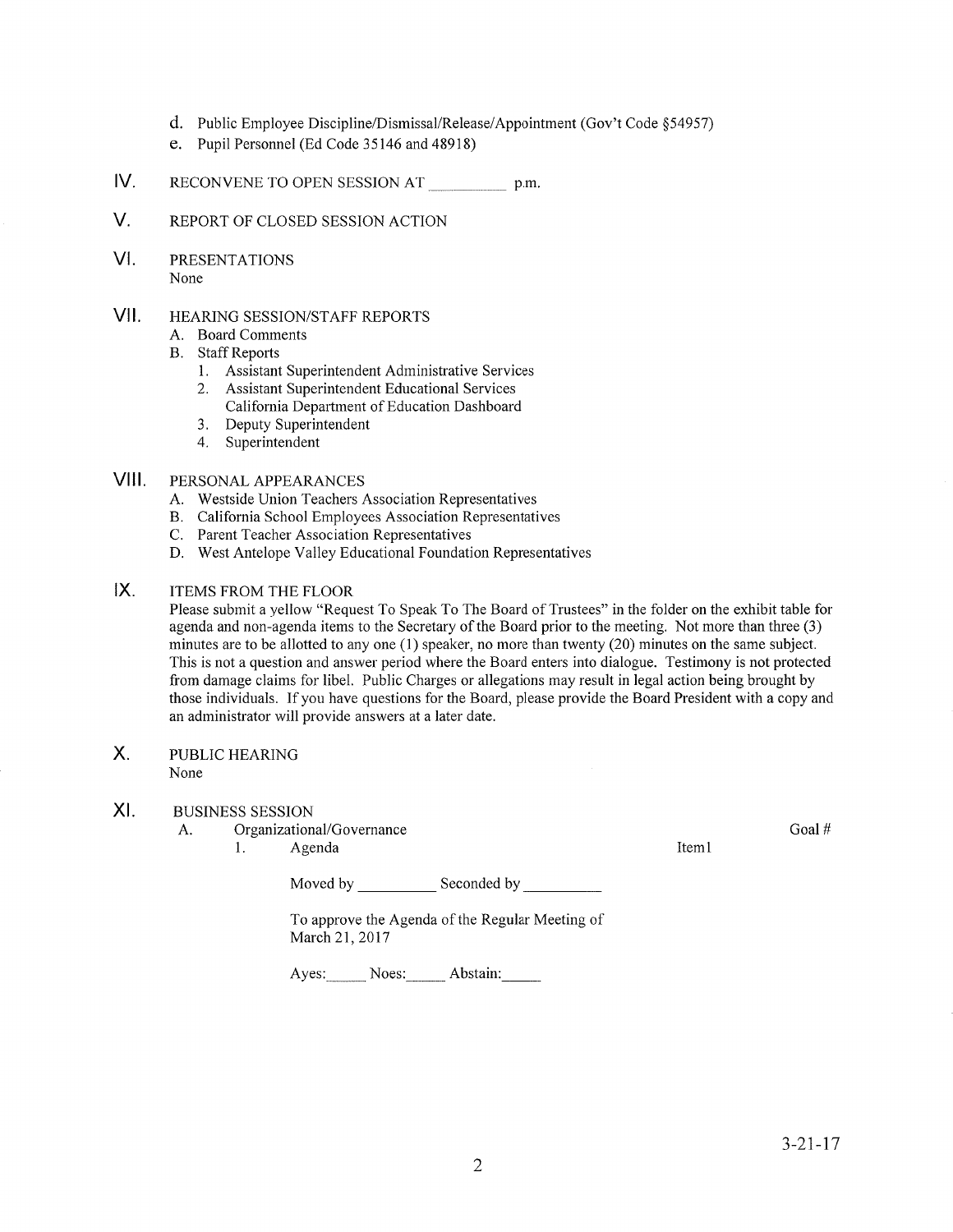Actions proposed for the Consent Calendar, are items with adopted policies and approved practices of the District and are deemed routine in nature. They will be acted upon in one motion, without discussions, unless members of the Board request an item's removal. The item will then be removed from the motion to approve and after the approval of the consenf agenda the item(s) will be heard. 2

- Consent
	- a. Minutes of the Regular Meeting on March 7,2011
	- b. Fundraising Authorization
	- c. Personnel Report<br>d. Purchase Orders
	-
	- e. Consultant/Contract Schedule
	- f. Conference/Workshop Schedule
	- g. Obsolete Item Disposal List

Moved by Seconded by Seconded by Seconded by Seconded by Seconded by Seconded by Seconded by Seconded by Seconded by Seconded by Seconded by Seconded by Seconded by Seconded by Seconded by Seconded by Seconded by Seconded

Approval of the Consent Items as presented.

Ayes: Noes: Abstain:

- 3. Board Bylaws
	- . BB/E 9320, Meetings and Notices
	- BB 9321, Closed Session Purposes and Agendas
	- BB 9321.1, Closed Session Actions and Reports
	- . BB 9322, Agenda/Meeting Materials

Moved by \_\_\_\_\_\_\_\_\_\_\_\_\_ Seconded by \_

Approval of the first reading of Board Bylaws and Exhibit

Ayes: Noes: Abstain:

4. Declaring Cottonwood Elementary as a School of Choice Item 4

Moved by \_\_\_\_\_\_\_\_ Seconded by \_

Approval of Cottonwood Elementary as a School of Choice

Ayes: Noes: Abstain:

- 5. Discussion Item
	- **Board Governance** 
		- o Protocols
		- o BB/E 9223,FillingVacancies

aJ

Item 3

Items  $2a - 2g$  Goal #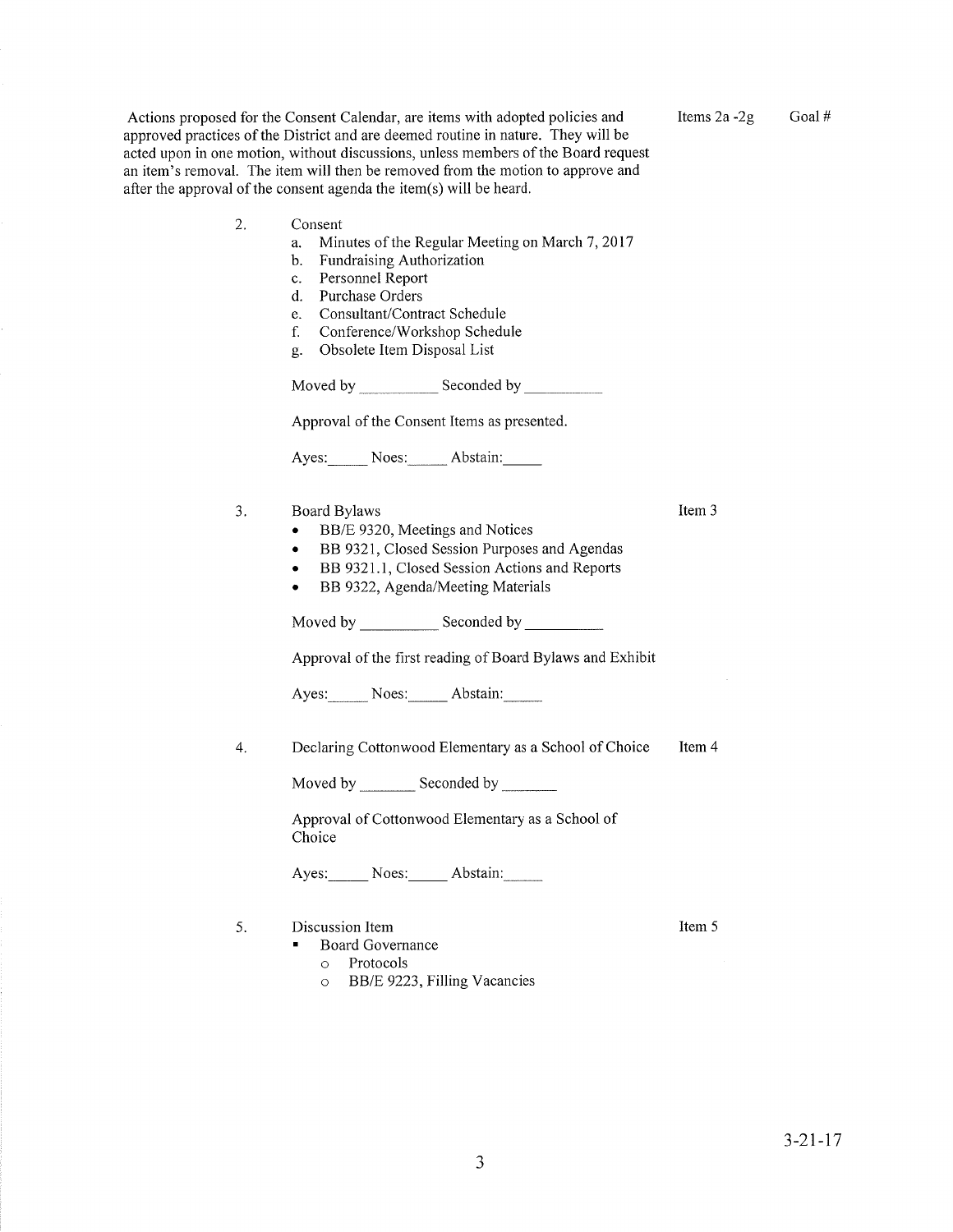# B. Educational Services

- 6. Revised Board Policy and Administrative Regulation Item 6
	- $\bullet$  AR 5111, Admission
	- BP 6170.1, Transitional Kindergarten

Moved by Seconded by

Approval of the first reading of the revised Board Policy and Administrative Regulation

Ayes: Noes: Abstain:

Memorandum 17-14, between Westside Union School District and the Children's Bureau Item 7 7

Moved by \_\_\_\_\_\_\_\_\_\_\_\_ Seconded by \_

Approval of Memorandum 17-14, between Westside Union School District and the Children's Bureau

Ayes: Noes: Abstain:

- Personnel C.
	- 8. Sunshine California School Employees Association (CSEA) Reopeners to Westside Union School District and set April 4, 2017, as the date for a public hearing to receive community input Item 8

Moved by Seconded by Seconded by Seconded by Seconded by Seconded by Seconded by Seconded by Seconded by Seconded by Seconded by Seconded by Seconded by Seconded by Seconded by Seconded by Seconded by Seconded by Seconded

Approval to Sunshine California School Employees Association (CSEA) Reopeners to Westside Union School District and set April 4, 2017, as the date for a public hearing to receive community input

Ayes: Noes: Abstain:

Item 9 9. Sunshine Westside Union School District Reopeners to California School Employees Association (CSEA) and set April 4, 2017, as the date for a public hearing to receive community input.

Moved by \_\_\_\_\_\_\_\_\_\_\_\_\_ Seconded by \_

Approval to Sunshine Westside Union School District Reopeners to California School Employees Association  $(CSEA)$  and set April 4, 2017, as the date for a public hearing to receive community input.

Ayes: Noes: Abstain:

Goal #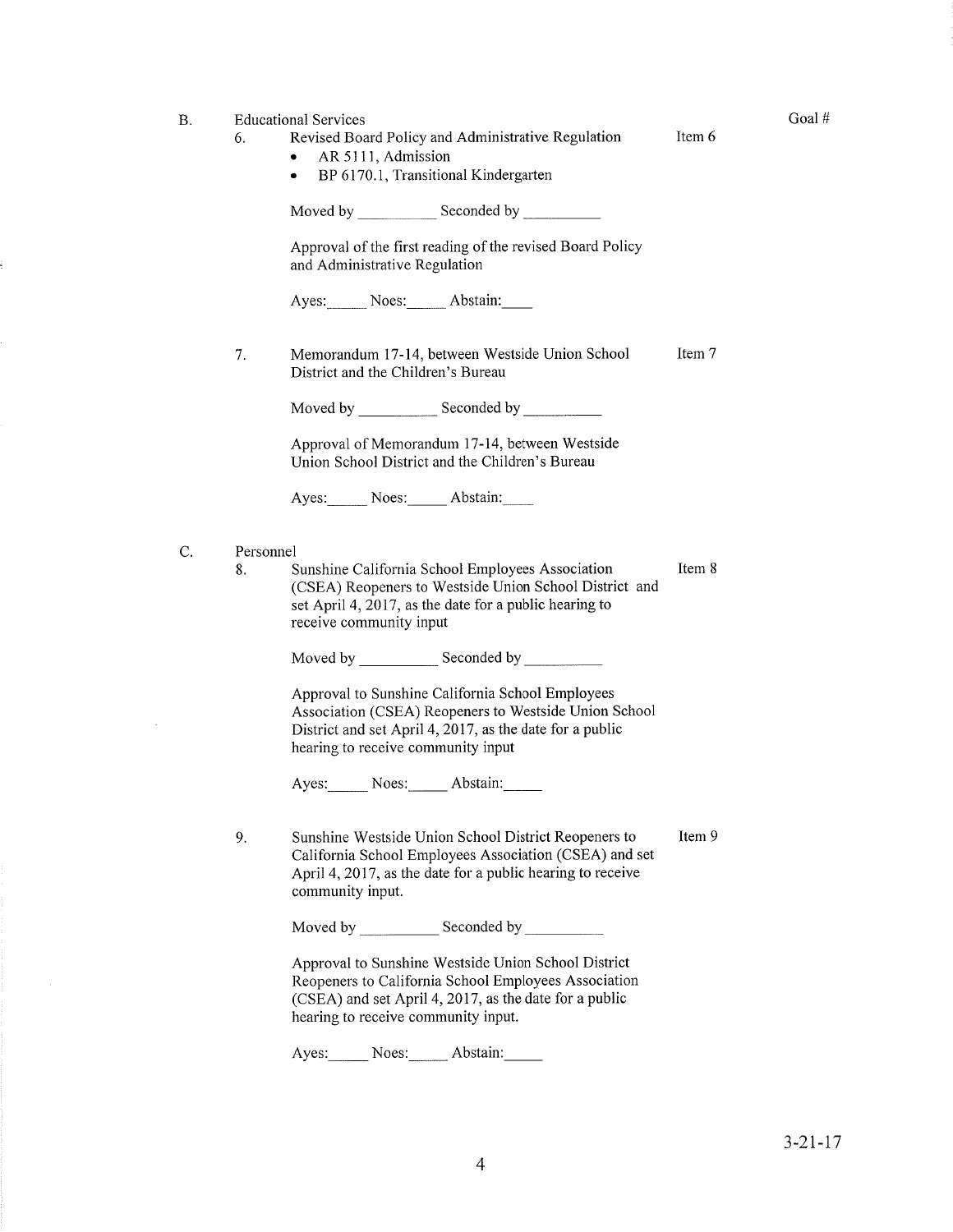# XII. INFORMATION SESSION

- A. Items From The Floor Continued<br>B. Dates to Remember:
- -
	- 1. Regular Meeting on April 4, 2017<br>2. Regular Meeting on April 18, 2017 Volunteer Recognition
- XIII. NEW BUSINESS Future Board Meeting Items
- XIV. CLOSED SESSION - Continued
- XV. RECONVENE TO OPEN SESSION at p.m.
- XVI. REPORT OF CLOSED SESSION ACTION
- XVII. ADJOURNMENT There being no further business to come before the Board at the regular meeting of March 21, 2017, is adjourned at p.m. by the Board President.

In compliance with the Americans with Disabilities Act, if you need special assistance to access the Board meeting room or to otherwise pafticipate at this meeting, including auxiliary aids or services, please contact Tonya Williams at (661) 722-0716. Notification at least 48 hours prior to the meeting will enable the District to make reasonable arrangements to ensure accessibility to the Board meeting room.

Any writings or documents that are public records and are provided to a majority of the goveming board regarding an open session item on this agenda will be made available for public inspection on the District Web Site, www.westside.kl2.ca.us or in the District Office located at 41914 50<sup>th</sup> St. West, Quartz Hill, CA 93536 during normal business hours  $(8:00 a.m. - 4:00 p.m.).$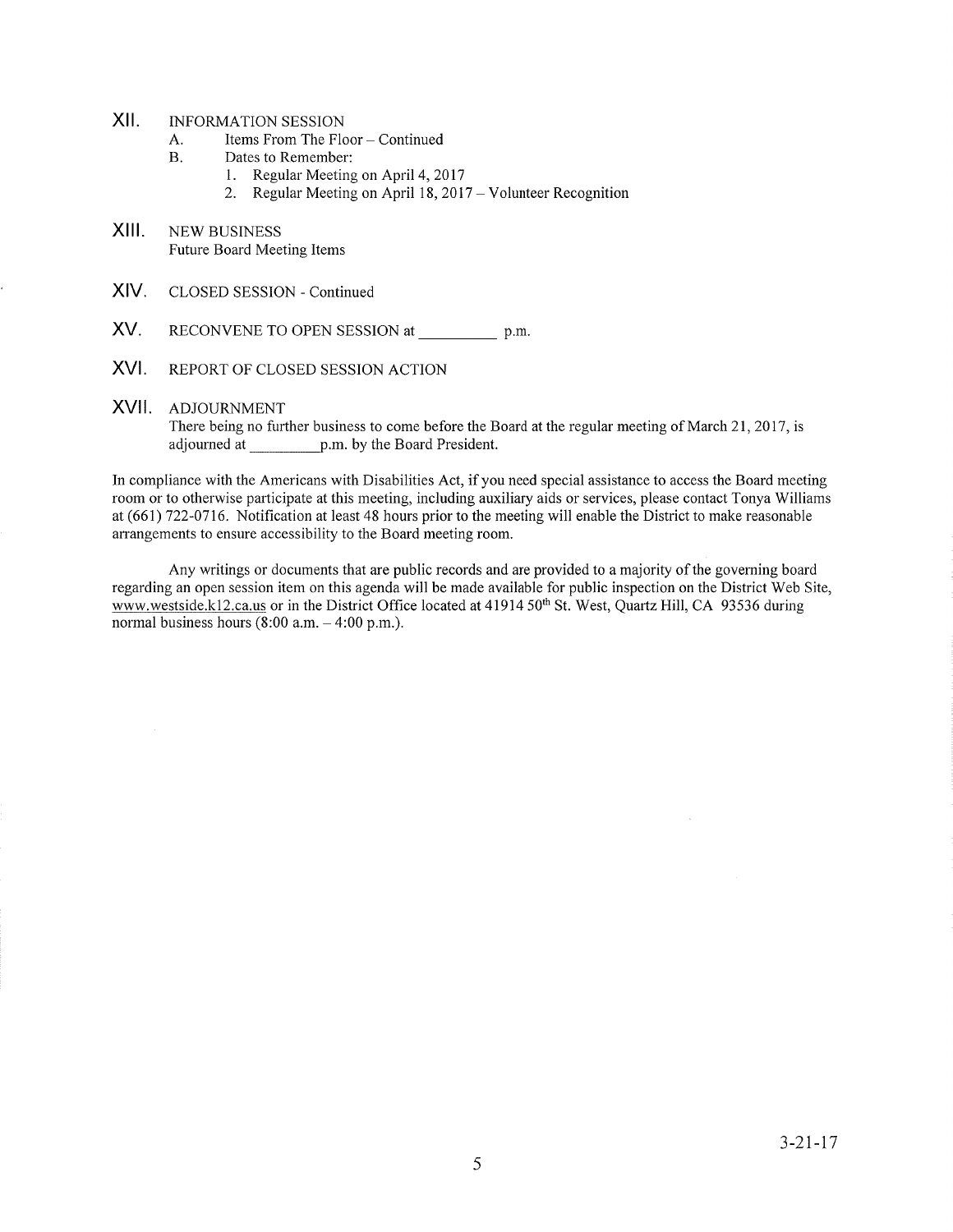# Core Beliefs and Board Goals 2016-2017

# The District uses data to create a learning-oriented culture for both staff and students which defines success in terms of improvement and progress.

### 1 WE BELIEVE THAT OUR TEACHERS AND STAFF ARE OUR MOST VALUABLE ASSETS AND RESOURCES

- $\hat{\bullet}$  A. Revenues will be placed in a separate account to pay for long term postemployment benefits
	- Annual Report by Business Services

## WE OPERATE WITH TRANSPARENCY, TRUST AND INTEGRITY, GOVERNING IN A DIGNIFIED, PROFESSIONAL MANNER, TREATING EVERYONE WITH CIVILITY AND RESPECT 2.

## $3.$ WE ARE ABSOLUTELY COMMITTED TO PROVIDING A SAFE, DISTINGUISHED AND ENGAGING LEARNING ENVIRONMENT THAT ENSURES ALL STUDENTS LEARN TO THEIR HIGHEST POTENTIAL

- ôp A. Build a capacity of board and district staff in developing and monitoring data related to goals and priorities
- B. A key concern and priority for this goveming board is improving the accuracy and consistency of grading which should measure what students know, as they play a crucial role in every aspect of student's academic lives and future lives as global citizens. Areas of concern are: 1) Grades reflect progressive and mastery of content. 2) They are predictable and understood by parents and third parties. 3) That non-academic factors are graded separately. 4) The system adopted is not overwhelming for teachers. ôe
	- \* Annual Report by Educational Services

## 4. WE ARE ABSOLUTELY COMMITTED TO PROVIDING THE NECESSARY FACILITIES TO MEET THE HOUSING AND EDUCATION NEEDS OF OUR CHANGING STUDENT POPULATION AND A VISION THAT PROMOTES AND SUPPORTS THEIR FUTURE

- <sup>2</sup><sup>2</sup> A. Modernize Cottonwood Elementary School and receive an annual update to the District's Master Facilities Plan while exploring and securing options to finance the plan.
	- Annual Report by Business Services